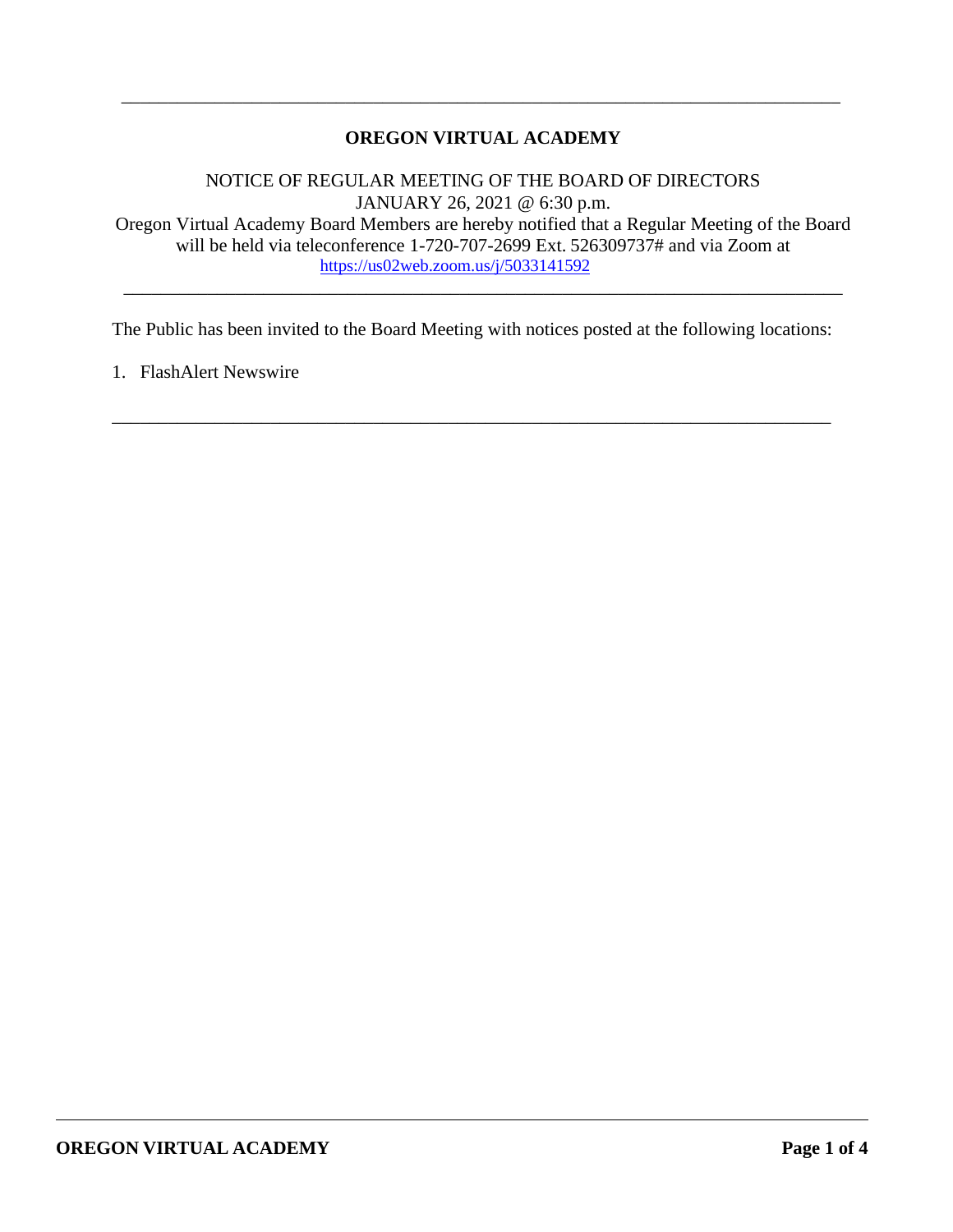## **AGENDA REGULAR MEETING AGENDA**

# **BOARD OF DIRECTORS OREGON VIRTUAL ACADEMY**

**Tuesday, January 26th, 2021 6:30 p.m.** <https://us02web.zoom.us/j/5033141592>

# **INSTRUCTIONS FOR PRESENTATIONS TO THE BOARD BY PARENTS AND CITIZENS**

The Oregon Virtual Academy welcomes your participation at the School's Board meetings. The purpose of a public meeting of the Board of Directors is to conduct the affairs of the School in public. We are pleased that you are in attendance and hope that you will visit these meetings often. Your participation assures us of continuing community interest in our School. To assist you in the ease of speaking/participating in our meetings, the following guidelines are provided.

- 1. Agendas are available to all audience members at the door to the meeting or by requesting the agenda from School Officials (541-751-8060).
- 2. The "Public Comment" portion is set aside for members of the audience to raise issues that are not specifically on the agenda. These presentations are limited to three (3) minutes and total time allotted to non-agenda items will not exceed fifteen (15) minutes. The Board may give direction to staff to respond to your concern or you may be offered the option of returning with a citizen-requested item.
- 3. When addressing the Board, speakers are requested to stand, to state their name and address, and to adhere to the time limits set forth.
- 4. Citizens may request that a topic related to school business be placed on a future agenda by submitting a written request at least seventy-two (72) hours in advance of any regular meeting. Once such an item is properly placed on the agenda, the Board can respond, interact, and act upon the item.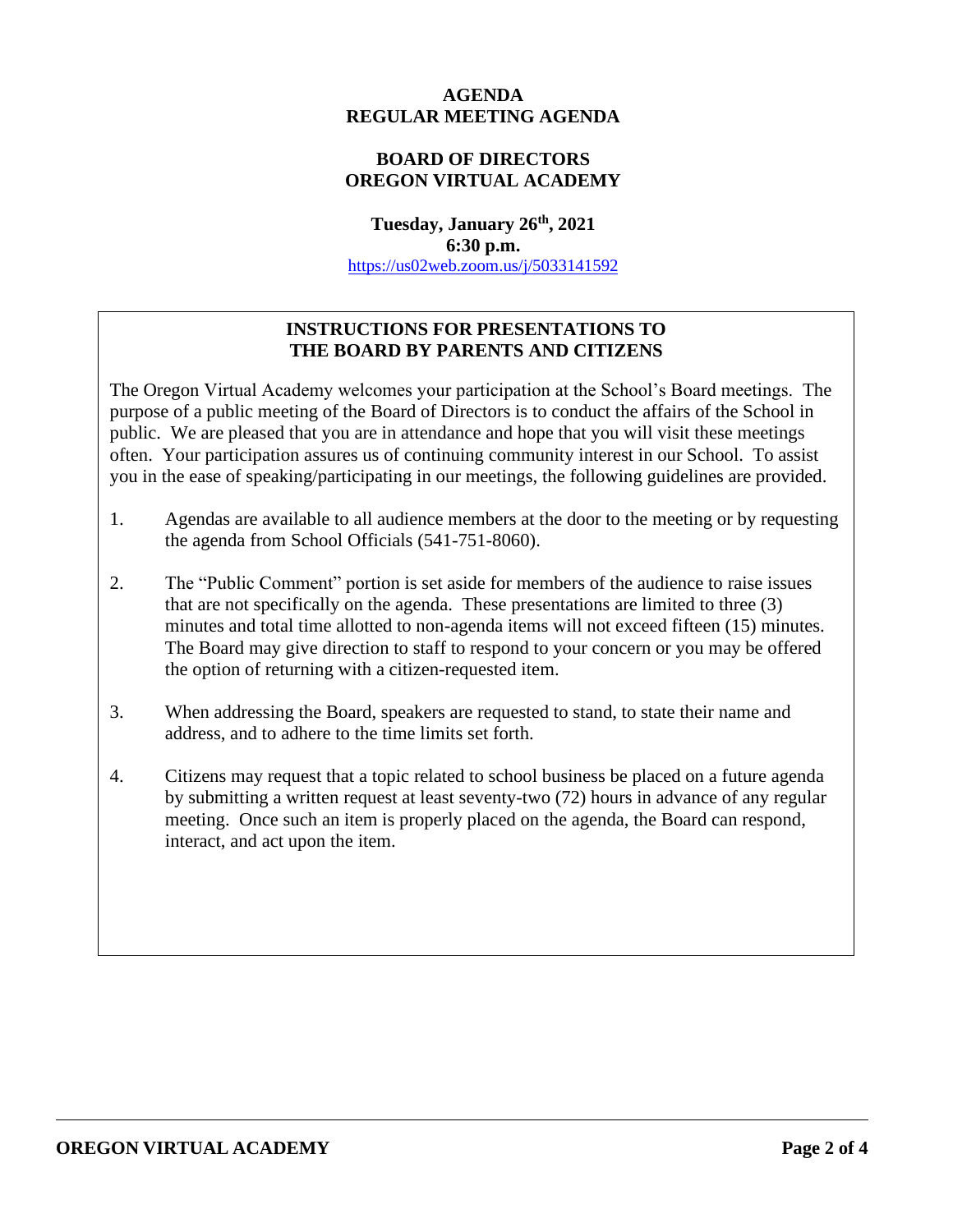## **I. PRELIMINARY**

**A.** Call to Order

#### **B.** Roll Call

| <b>Member</b>           | <b>Title</b> | <b>Term</b> | <b>Present</b> | <b>Absent</b> | <b>In</b> | Out |
|-------------------------|--------------|-------------|----------------|---------------|-----------|-----|
| Barry Jahn              | Chair        | 2019-2022   |                |               |           |     |
| Myk Herndon             | Treasurer    | 2018-2021   |                |               |           |     |
| Bryan Hatzenbihler      | Vice Chair   | 2020-2023   |                |               |           |     |
| Paul Tannahill          | Secretary    | 2018-2021   |                |               |           |     |
| <b>Franklin Roberts</b> | Member       | 2020-2023   |                |               |           |     |
| Megan Trow              | Member       | 2020-2023   |                |               |           |     |
| <b>MJ Sandall</b>       | Member       | 2020-2023   |                |               |           |     |

#### **C.** Approval of Agenda

### **II. COMMUNICATIONS**

### **A.** PUBLIC COMMENTS:

No individual comment shall be for more than three (3) minutes and the total time for this purpose shall not exceed fifteen (15) minutes. Board members may respond to comments however no action can be taken. The Board may give direction to staff following comment.

### **III. PRESENTATION/DISCUSSION/POSSIBLE ACTION**

#### **Board of Directors**

- Report  $\rightarrow$  Contract Committee (LS contract update).
	- o Include summary of meeting with Admin on Jan 14th
- Discuss: transition consultant to self-managed school and possible action item
- **[Board Calendar Update/Discussion](https://docs.google.com/document/d/1tVrSGJ6v5gCtv5NNlIoGCFS6zIGPmcuhm6aP9laESig/edit#bookmark=id.u7m8wbidwmnh)**

### **Executive Director**

- Summary of Math Program Improvements: Immediate and Long Term
- January 2021 Staffing Report
- Enrollment vs Staffing Summary and review of enrollment freeze
- Review of Insurance Brokerage Options (Biggs, BBSI, Hagan Hamilton, Laporte Insurance)
- Review of 6+6 Financials
- Review of Proposed Payment to K12